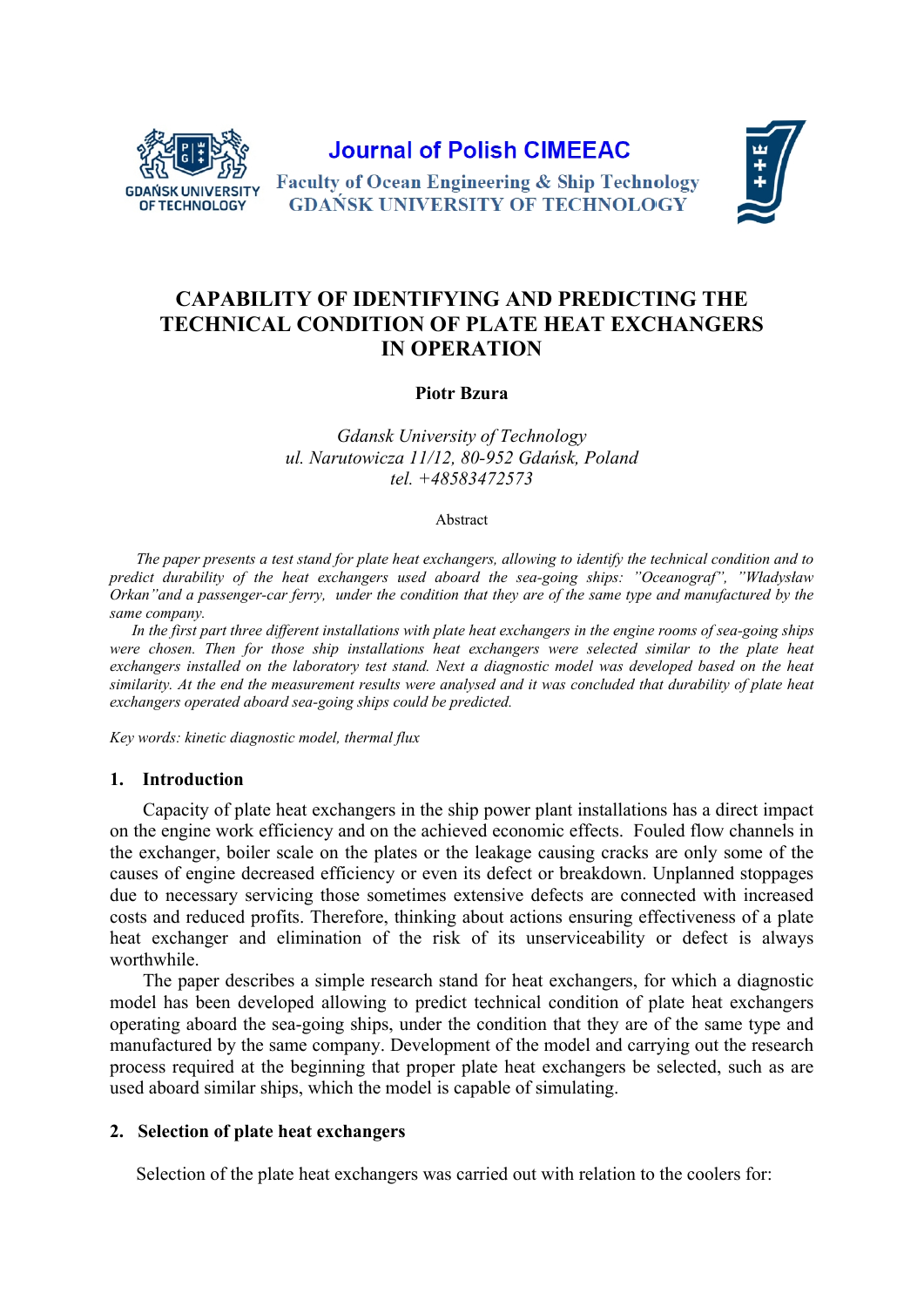- A. Heat recuperation from the generating set cooling water aboard the "Oceanograf" ship now under construction in the S.R. NAUTA shipyard. The requirements of the heat exchanger have been determined by the installation designer in accordance with the type of generating set, type of installation and parameters of the central heating system. The cooling medium in that heat exchanger is the forty-percent ethylene glycol  $C_2H_6O_2$ , which is the installation working medium. Glycol input temperature is 92°C and output temperature 77°C. The cooling medium is the technical fresh water from the central heating system, whose input temperature is 70°C and output temperature 85°C [6].
- B. Cooling the technical fresh water in the installation aboard the "Władysław Orkan" ship built in 2003 in China and classified by the Polish Register of Shipping. The cooling medium in the heat exchanger is the technical fresh water and the cooling medium is the sea (overboard) water. The input temperature of the cooled medium is 53°C and the output temperature 36°C. The cooling medium input temperature is 32°C and the output temperature 43.8°C [5].
- C. Cooling the DMA diesel oil aboard the passenger-car ferry. The fuel input temperature is 54°C and the output temperature 44°C. Temperature of the technical water as a cooling medium increases from 38°C by nearly 3°C [7].

As the APV-manufactured bolted plate heat exchangers were tested on the test stand, selection of the new plate heat exchangers was done with the APV SPX company by means of the WinQuat 6.0 program and is presented in Table 1.

|                 |                            | B                          | $\mathcal{C}$           |  |
|-----------------|----------------------------|----------------------------|-------------------------|--|
|                 | 40% ethylene glycol        | Seawater                   | Diesel oil              |  |
| Ġ               | 8596kg/h                   | 447850kg/h                 | 2428kg/h                |  |
| ρ               | $1,014$ kg/dm <sup>3</sup> | $1,019$ kg/dm <sup>3</sup> | $0,871 \text{ kg/dm}^3$ |  |
| $c_{w}$         | 3,769kJ/kgK                | 3,999kJ/kgK                | 1,99kJ/kgK              |  |
| λ               | 0,45W/mK                   | $0,625$ W/mK               | $0,628$ W/mK            |  |
| $\eta_{wei}$    | 0,61cP                     | 0,82cP                     | 9,31cP                  |  |
| $\eta_{wvi}$    | $0,76$ cP                  | $0,66$ cP                  | 13 cP                   |  |
| $\dot{\varrho}$ | $135$ kJ/s                 | 5870 kJ/s                  | $13$ kJ/s               |  |
| k               | 4485W/m <sup>2</sup> K     | 5479,9W/ $m^2K$            | 994,1 $W/m^2K$          |  |
| Type            | SR2MG-16E/1                | J107MGS-06C/3              | TR1M-26/1               |  |

*Table 1. Abbreviated heat exchanger selection cards* 

*where:*  $\dot{G}$  – mass rate of flow,  $\rho$  – density,  $c_w$  – specific heat,  $\lambda$  – thermal conductivity,  $\eta_{wej}$  – inlet viscosity,  $\eta_{wvi}$  – outlet viscosity,  $\dot{Q}$  – thermal flux, k – heat transfer coefficient

A diagnostic model was developed for the so selected coolers, allowing to predict changes of technical condition of the tested plate heat exchanger.

### **3. Diagnostic model of plate heat exchangers**

 Four types of similarity between physical systems of different size: geometrical, mechanical, thermal and chemical similarity, may be applied in order to reduce or to increase the scale of processes [1,4]. In the analysed plate heat exchangers the most important is similarity of the type of cooled medium (glycol, diesel oil) and the cooling medium (seawater) and also of the temperature range and the connected thermal similarity. Therefore, a diagnostic model was developed taking into account that type of similarity (Fig.1).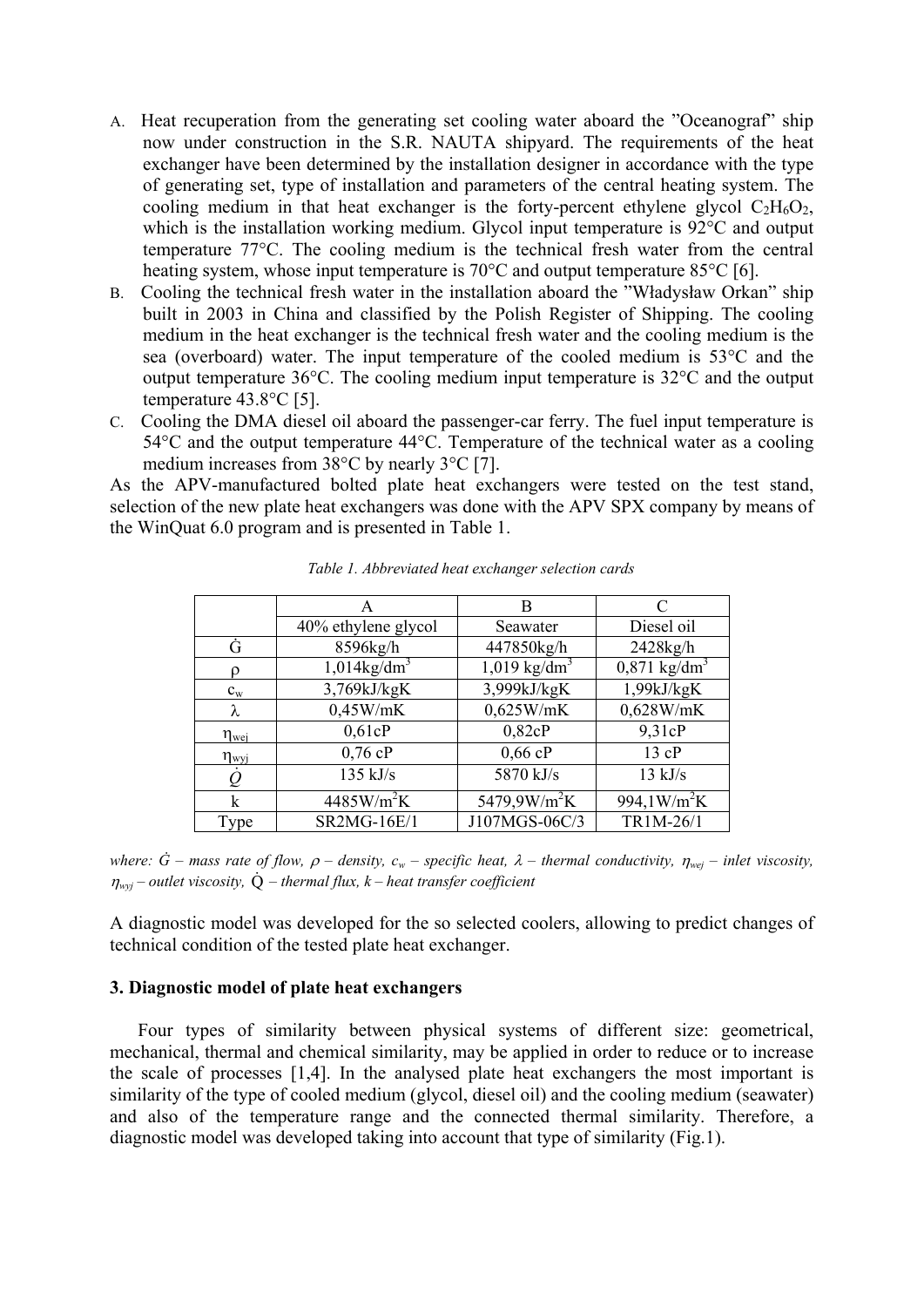

*Fig.1. Schematic diagram of the diagnostic model of plate heat exchanger operation: 1/V - inverse of the tested medium flow rate; Q -thermal flux as a diagnostic parameter (state parameter),*  $\dot{V}$  *- technical water flow rate,*  $t'_1$ ,  $t''_1$  – cooled medium input and output temperatures,  $t'_2$ ,  $t''_2$  – cooling medium input and output temperatures, *Z – disturbances (e.g. thermal losses to the environment, losses in the conduits)* 

The input or output thermal flux value (disturbances not taken into accout) was adopted as the technical condition identifying parameter. The measured values were inlet and outlet temperatures and also the technical (distilled) water volumetric flow rate  $\dot{v}$ . Those values varied, as with a given flow rate of the tested media (ethylene glycol, seawater and diesel oil) it was necessary to obtain the same values of the mentioned temperatures as those occurring during operation of the heat exchangers aboard the ships. Change of the tested medium flow rate is caused, among others, by deposits or boiler scale on the heat exchanger plates, so it was concluded that decrease in the flow rate indicated reduced heat exchanger durability. Therefore, the inverse of tested medium flow rate  $(1/\dot{V})$  was adopted as a diagnostic parameter and a measure of functionality correctness of that heat exchanger in the operation phase  $\tau$ .

#### **4. Testing on the laboratory stand**

Schematic diagram of the heat exchanger and the testing apparatus is presented in Fig.2. The essential element of the stand is the heat exchanger (1) made from the AISI 316 ( $\lambda$ = 15 W/mK) stainless steel. This is a single-section exchanger where media flow in 10 channels. The heat exchange surface of 0.25 m2 consists of 21 plates, each 0.3 mm thick. Distance between the adjacent plates is 1.2 mm, length of the inter-plate channel is 220 mm and its width 80 mm.



*Fig. 2. Schematic diagram of the measurement stand : 1 – Plate heat exchanger, APV type U 121R, 2 – Small-capacity ultrathermostat, type UTM ZN-69 / CZSP - D3- 275, operates in the medium temperature range from -60 °C to 200°C, heater measurement uncertainty is ± 0.03 °C, 3 – UT50 digital temperature meter, measurable temperature range from -40°C to 1000°C, measurement accuracy*  $\pm (1 \div 3)\%$ , 4 - JS 16 Smart+ *water meter, admissible measurement error within the*  $(1 \div 3)\%$  *range for the medium flow rates occurring during the tests, 5 – flow rate adjustment valve, 6 – overflow vessel*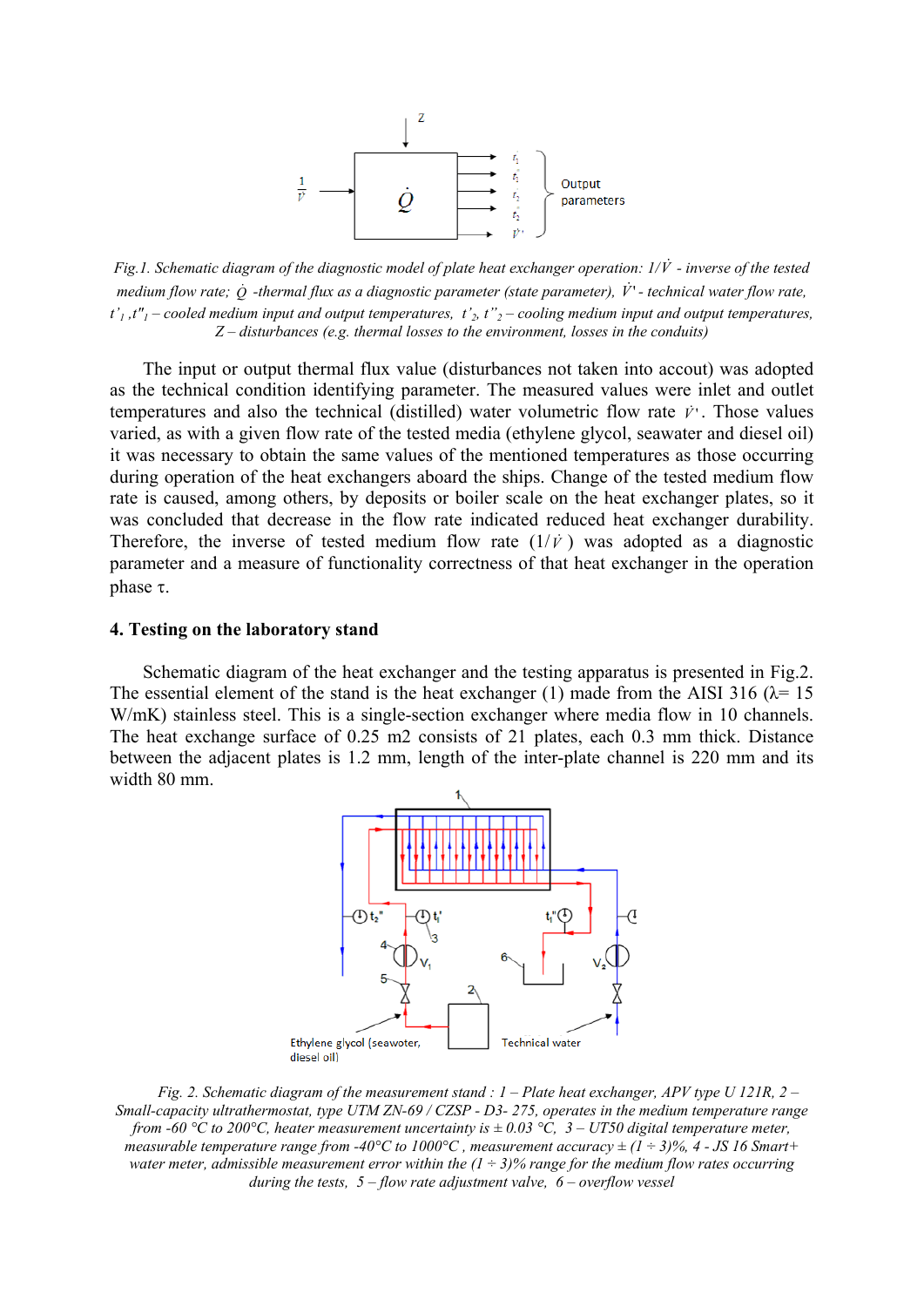The objective of all the tests was the following:

- A. Heating the ethylene glycol in ultrathermostat up to the required 92ºC temperature and passing it through the plate cooler to receive the outlet temperature of 77ºC. The cooling medium was technical (distilled) water. Tests were carried out with three different ethylene glycol flow rates. Temperature measurements at points marked in the diagram were performed four times for each flow rate [6].
- B. Heating the seawater in ultrathermostat up to the required 32ºC temperature and passing it through the plate cooler to receive the outlet temperature of 43.8ºC. The cooling medium was technical water. Tests were carried out with three different seawater flow rates. Temperature measurements at points marked in the diagram were performed four times for each flow rate [5].
- C. Heating the diesel oil in ultrathermostat up to the required 54ºC temperature and passing it through the plate cooler to receive the outlet temperature of 44ºC. The cooling medium was technical water. Tests were carried out with three different diesel oil flow rates. Temperature measurements at points marked in the diagram were performed four times for each flow rate [7].

The tests were carried out on a fully operational cooler (Test 1) and on a partially operational cooler (Test 2). All the measurements were repeated four times. Fig.3 presents plate photographs of the two coolers. Mean values of the measurement results and the calculated values of thermal flux (complete calculation results are given in the [2,3,6,7,8] references) are presented in Tables 2, 3 and 4.



Fig. 3. Heat exchanger plates [5,6,7]: a) in fully operational condition, b) in partially operational condition

|                                                                |      | Test 1 |      | Test 2 |      |      |  |
|----------------------------------------------------------------|------|--------|------|--------|------|------|--|
| $\frac{1}{\dot{V}} \cdot 10^{-4} \left[ \frac{m^3}{r} \right]$ | 1,47 | 1,5    | 1,54 | 1,64   | 1,76 | 2,05 |  |
| $t_1$ [°C]                                                     | 92   |        |      | 92     |      |      |  |
| $t_1$ [ <sup>o</sup> C]                                        | 77   |        |      | 77     |      |      |  |
| $Q_{\scriptscriptstyle A}$<br>S                                | 3848 | 3771   | 3449 | 3673   | 3222 | 2758 |  |

*Table 2. Laboratory test results of glycol ethylene coolers* 

| Tuble 5. Eugenius y lest results of lecturieur mater coolers |        |      |      |        |      |      |  |  |
|--------------------------------------------------------------|--------|------|------|--------|------|------|--|--|
|                                                              | Test 1 |      |      | Test 2 |      |      |  |  |
| $m^{3}$<br>$\frac{1}{\dot{V}} \cdot 10^{-4}$<br>S            | 0,16   | 0,19 | 0,23 | 0,29   | 0,33 | 0,45 |  |  |
| $t_2$ [°C]                                                   | 32     |      |      | 32     |      |      |  |  |
| $t_{2}^{"}[{}^{o}C]$                                         | 43,8   |      |      | 43,8   |      |      |  |  |
| $\mathcal{Q}_{\scriptscriptstyle{B}}$<br>$\boldsymbol{S}$    | 2374   | 1909 | 1766 | 1699   | 1361 | 1259 |  |  |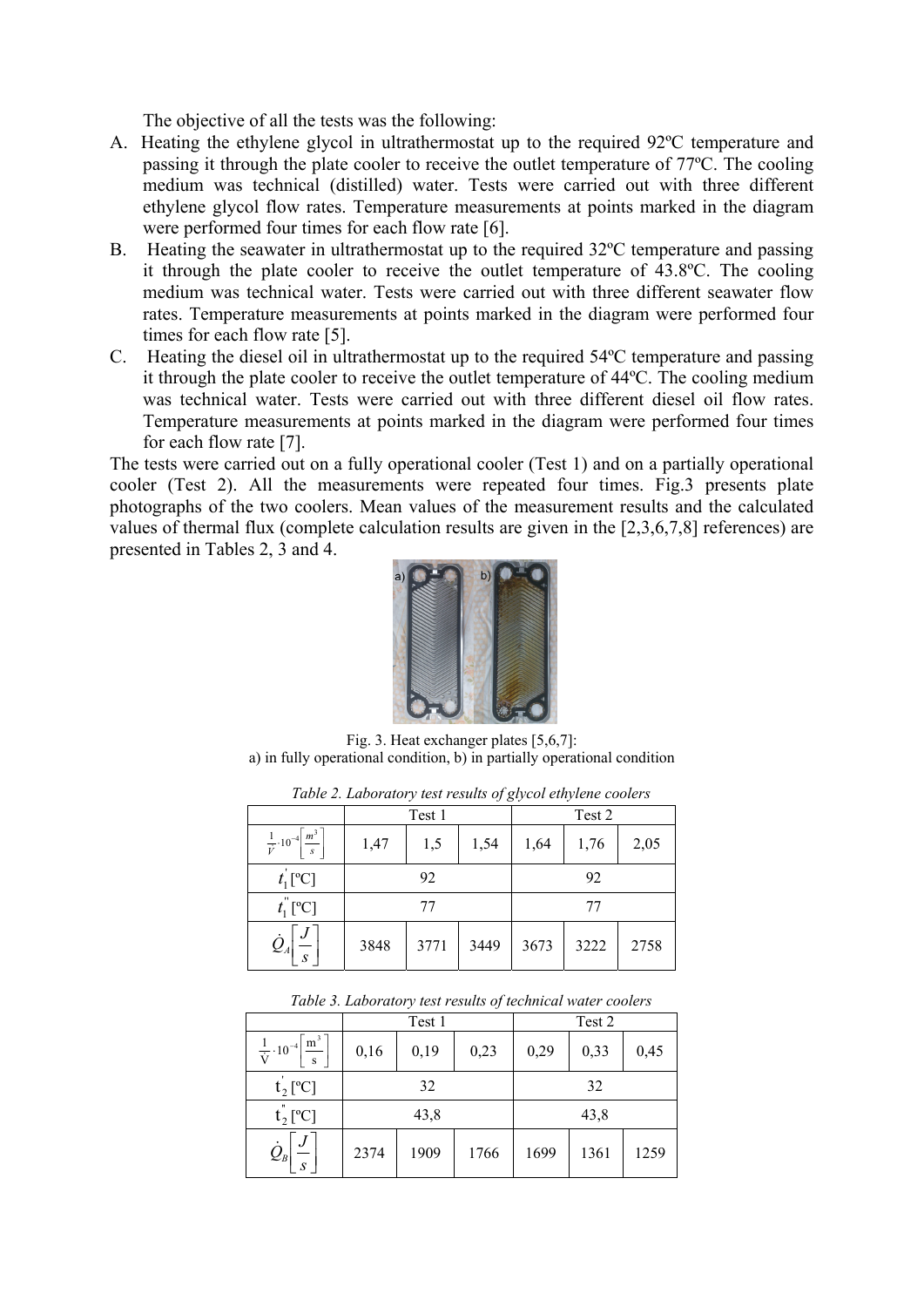|                                                       | Test 1 |      |     | Test 2 |     |     |
|-------------------------------------------------------|--------|------|-----|--------|-----|-----|
| $m^3$<br>$\frac{1}{\dot{V}} \cdot 10^{-4}$<br>s       | 0,15   | 0,16 | 0,2 | 0,27   | 0,3 | 0,4 |
| $t_2$ [°C]                                            | 54     |      |     | 54     |     |     |
| $t_2^{\prime\prime}$ [°C]                             | 44     |      |     | 44     |     |     |
| J<br>$\varrho_{\scriptscriptstyle\!\mathscr{C}}$<br>S | 838    | 786  | 729 | 669    | 624 | 581 |

*Table 4. Laboratory test results of diesel oil coolers* 

The limiting values determining the exchanger thermal flux are necessary for predicting the technical condition. In this work, the assumed upper limiting value was the maximum value of thermal flux obtained with the maximum cooled medium flow rate in a fully operational heat exchanger, because coolers manufactured by the APV company were designed for such parameters. As an admissible lower limiting value, the maximum value of thermal flux obtained with the maximum cooled medium flow rate in a partially operational heat exchanger. Fig. 4, 5 and 6 present diagrams of thermal flux in the plate heat exchangers used in the laboratory tests, as functions of the inverse of medium flow rate, i.e. the operation measure.



*Fig.4. Three-level evaluation of the ethylene glycol cooler technical condition* 



 *Fig.5. Three-level evaluation of the technical water cooler technical condition* 



*Fig.6. Three-level evaluation of the diesel oil cooler technical condition*